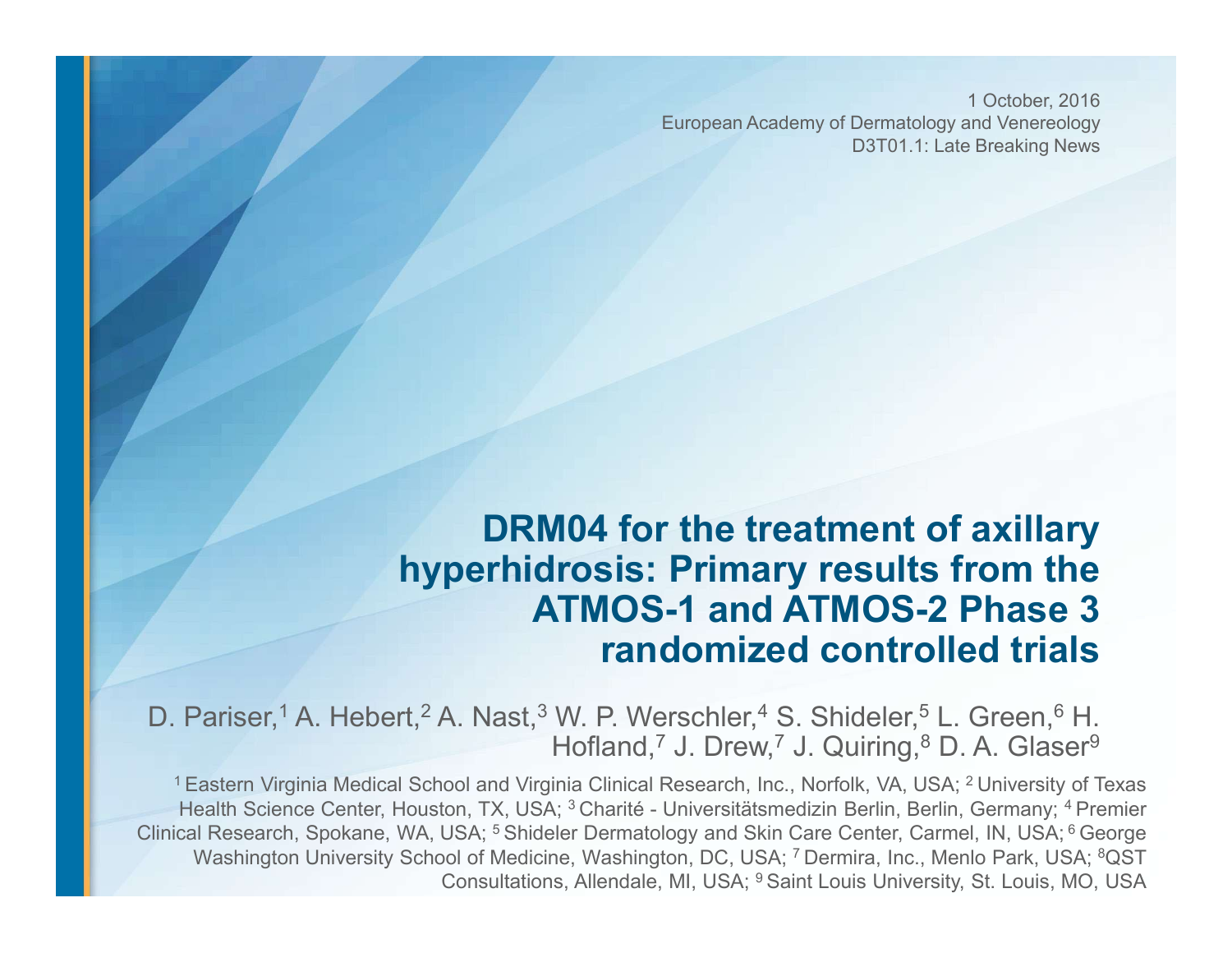### Disclosure of relevant relationships with industry

- D. Pariser: Investigator and Consultant for Dermira, Inc.
- A. Hebert: Investigator and Consultant for Dermira, Inc.; employee of the University of Texas Medical School, Houston, which received compensation from Dermira, Inc. for study participation. **Disclosure of relevant relationships with industry**<br>• D. Pariser: Investigator and Consultant for Dermira, Inc.; employee of the University of Texas<br>Medical School, Houston, which received compensation from Dermira, Inc.
- Dermira, Inc. for study participation. • A. Nast: Employee of Charité - Universitätsmedizin Berlin, which received com<br>
Dermira, Inc. for study participation.<br>
• W. P. Werschler: Investigator and Consultant for Dermira, Inc.<br>
• S. Shideler: Investigator for Der
- W. P. Werschler: Investigator and Consultant for Dermira, Inc.
- S. Shideler: Investigator for Dermira, Inc.
- L. Green: Investigator for Dermira, Inc.
- H. Hofland: Employee of Dermira, Inc.
- J. Drew: Employee of Dermira, Inc.
- 
- 

These studies are funded by Dermira, Inc.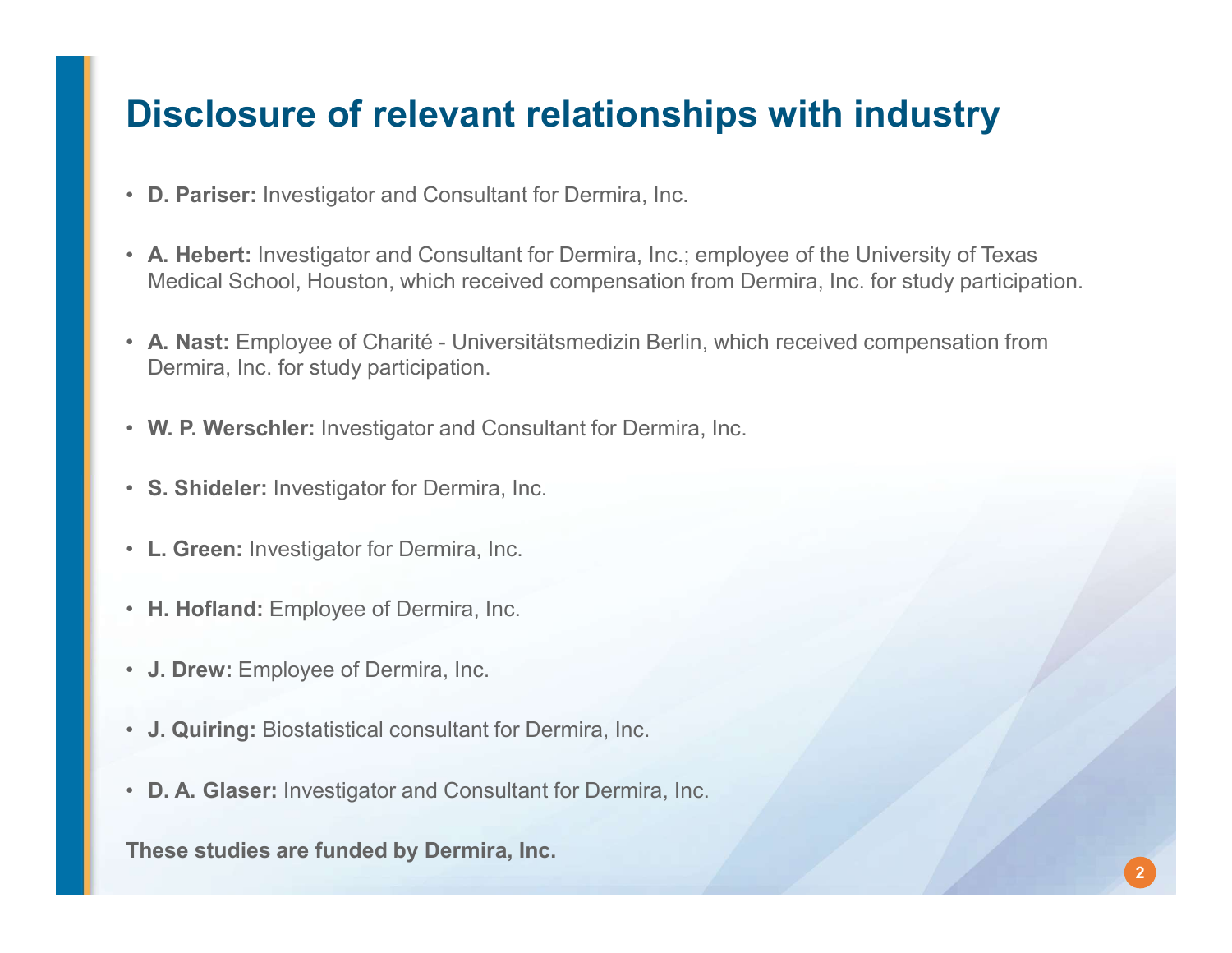# **Background**

- ■<br>• Hyperhidrosis, which is excessive sweating beyond that physiologically required to<br>• maintain normal thermal regulation, affects an estimated 2.8% (7.8 million) of the US<br>• The impact on quality of life is reported as maintain normal thermal regulation, affects an estimated 2.8% (7.8 million) of the US population.1 • Hyperhidrosis, which is excessive sweating beyond that physiologically required to<br>maintain normal thermal regulation, affects an estimated 2.8% (7.8 million) of the US<br>population.<sup>1</sup><br>• The impact on quality of life is r • Hyperhidrosis, which is excessive sweating beyond that physiologically required to<br>maintain normal thermal regulation, affects an estimated 2.8% (7.8 million) of the U:<br>population.1<br>• The impact on quality of life is rep **•** Hyperhidrosis, which is excessive sweating beyond that physiologically required to maintain normal thermal regulation, affects an estimated 2.8% (7.8 million) of the US population.<sup>1</sup><br>• The impact on quality of life is
- and eczema.2
- hyperhidrosis.
- DRM04 is a cholinergic receptor antagonist developed for topical application for the treatment of primary axillary hyperhidrosis.<br>
Strutton DR. J Am Acad Dermatol. 2004; 51(2): 241–248; <sup>2</sup>. Spalding et al. Value in Hea treatment of primary axillary hyperhidrosis.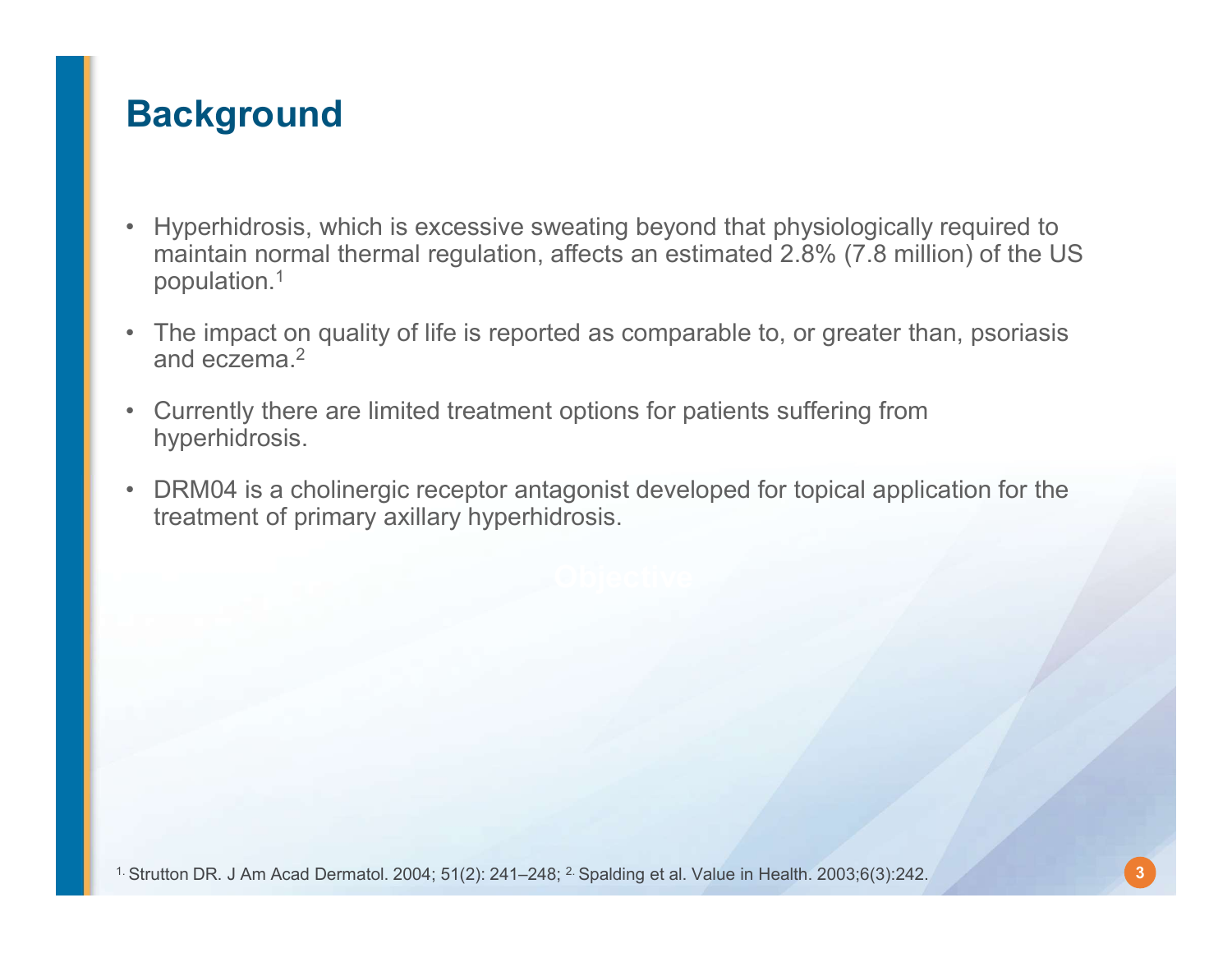# ATMOS-1 and ATMOS-2 Trial Design

OBJECTIVE: The efficacy and safety of DRM04 as a treatment of primary axillary hyperhidrosis was assessed in two parallel, randomized, double-blind, vehicle-controlled, Phase 3 trials (ATMOS-1 & ATMOS-2).



ASDD: Axillary Sweating Daily Diary; DLQI: Dermatology Life Quality Index. \*Over 80% of patients completing ATMOS-1 or ATMOS-2 elected to enter the open-label extension. †Average of both axillae, measured gravimetrically

4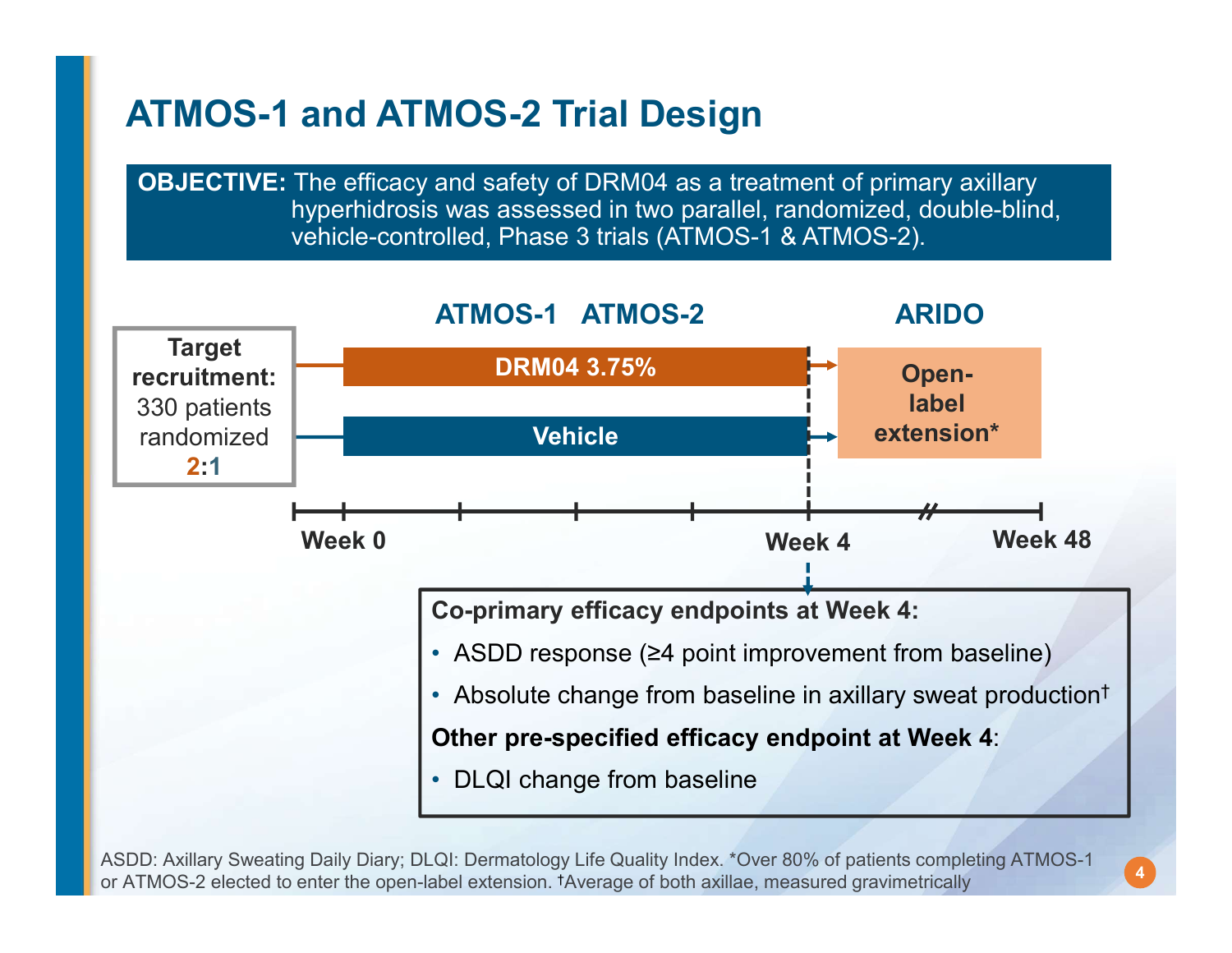# ATMOS-1 and ATMOS-2 Key Inclusion Criteria

- **ATMOS-1 and ATMOS-2 Key Inclusion Criteria**<br>• Eligible patients, aged ≥9 years, were required to have primary<br>axillary hyperhidrosis, defined as:<br>• ≥6 months duration axillary hyperhidrosis, defined as: **MOS-1 and ATMOS-2 Key Inclu**<br>igible patients, aged ≥9 years, were rec<br>illary hyperhidrosis, defined as:<br>• ≥6 months duration<br>• Sweat production of ≥50 mg/5 min in eacl<br>gravimetrically **MOS-1 and ATMOS-2 Key Inclusion Criteria**<br>igible patients, aged ≥9 years, were required to have primary<br>illary hyperhidrosis, defined as:<br>• ≥6 months duration<br>• Sweat production of ≥50 mg/5 min in each axilla, measured<br> **MOS-1 and ATMOS-2 Key Inclusion Criteria**<br>igible patients, aged ≥9 years, were required to have primary<br>illary hyperhidrosis, defined as:<br>• ≥6 months duration<br>• Sweat production of ≥50 mg/5 min in each axilla, measured<br>g **MOS-1 and ATMOS-2 Key Inclusion Criteria**<br>
igible patients, aged ≥9 years, were required to have primary<br>
illary hyperhidrosis, defined as:<br>
• ≥6 months duration<br>
• Sweat production of ≥50 mg/5 min in each axilla, measu
	-
	- gravimetrically
	-
	- point scale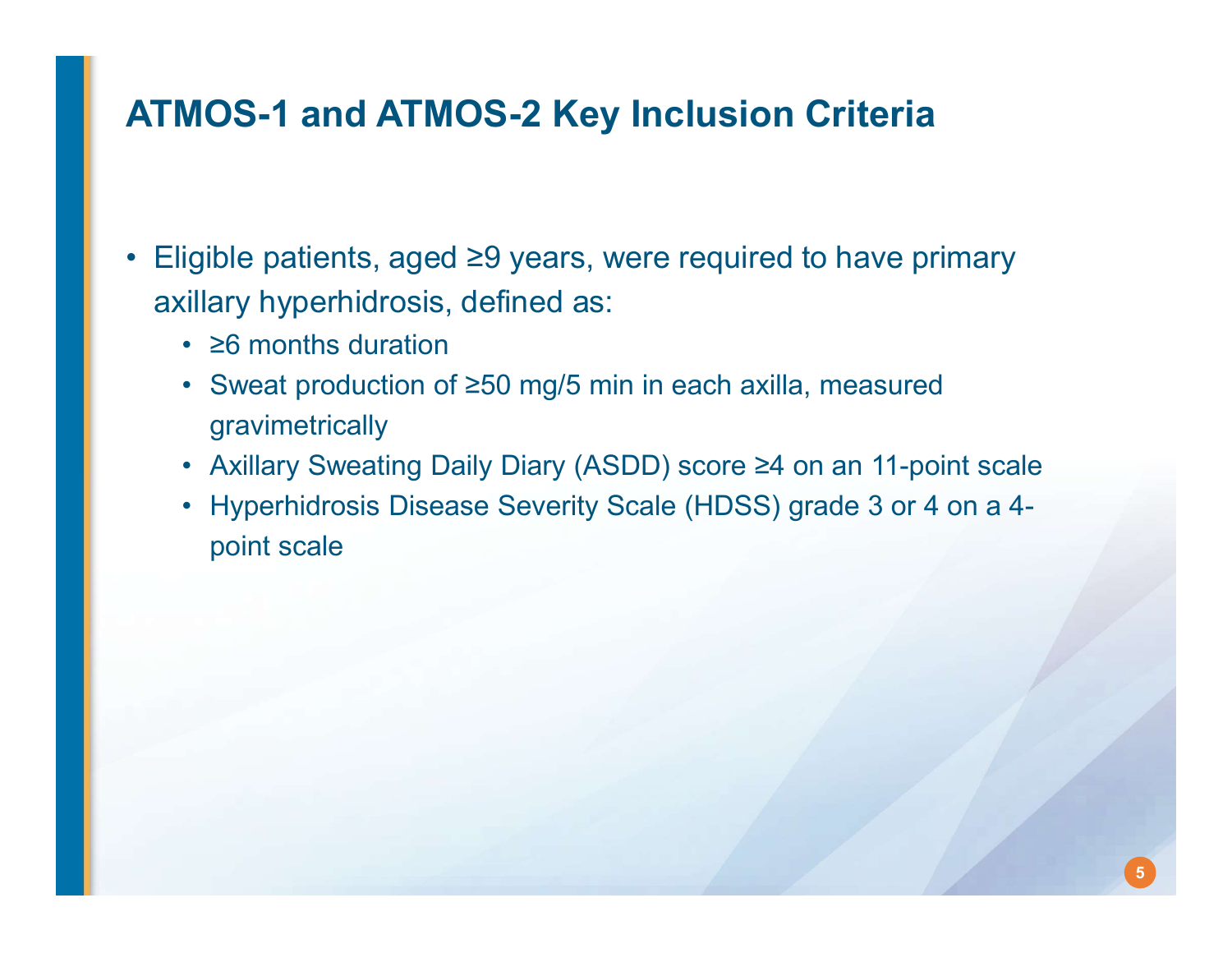# ATMOS-1 and ATMOS-2 Key Exclusion Criteria

- **ATMOS-1 and ATMOS-2 Key Exclusion Criteria**<br>• Known history of a condition that could cause secondary<br>• Prior surgical procedure for hyperhidrosis hyperhidrosis
- 
- ATMOS-1 and ATMOS-2 Key Exclusion Criteria<br>• Known history of a condition that could cause secondary<br>• Prior surgical procedure for hyperhidrosis<br>• Inadequate washout or discontinuation of any other hyperh<br>product **ATMOS-1 and ATMOS-2 Key Exclusion Criteria**<br>• Known history of a condition that could cause secondary<br>• Prior surgical procedure for hyperhidrosis<br>• Inadequate washout or discontinuation of any other hyperhidrosis<br>• Other product **ATMOS-1 and ATMOS-2 Key Exclusion Criteria**<br>• Known history of a condition that could cause secondary<br>hyperhidrosis<br>• Prior surgical procedure for hyperhidrosis<br>• Inadequate washout or discontinuation of any other hyperhi
- conditions which could be exacerbated by study medication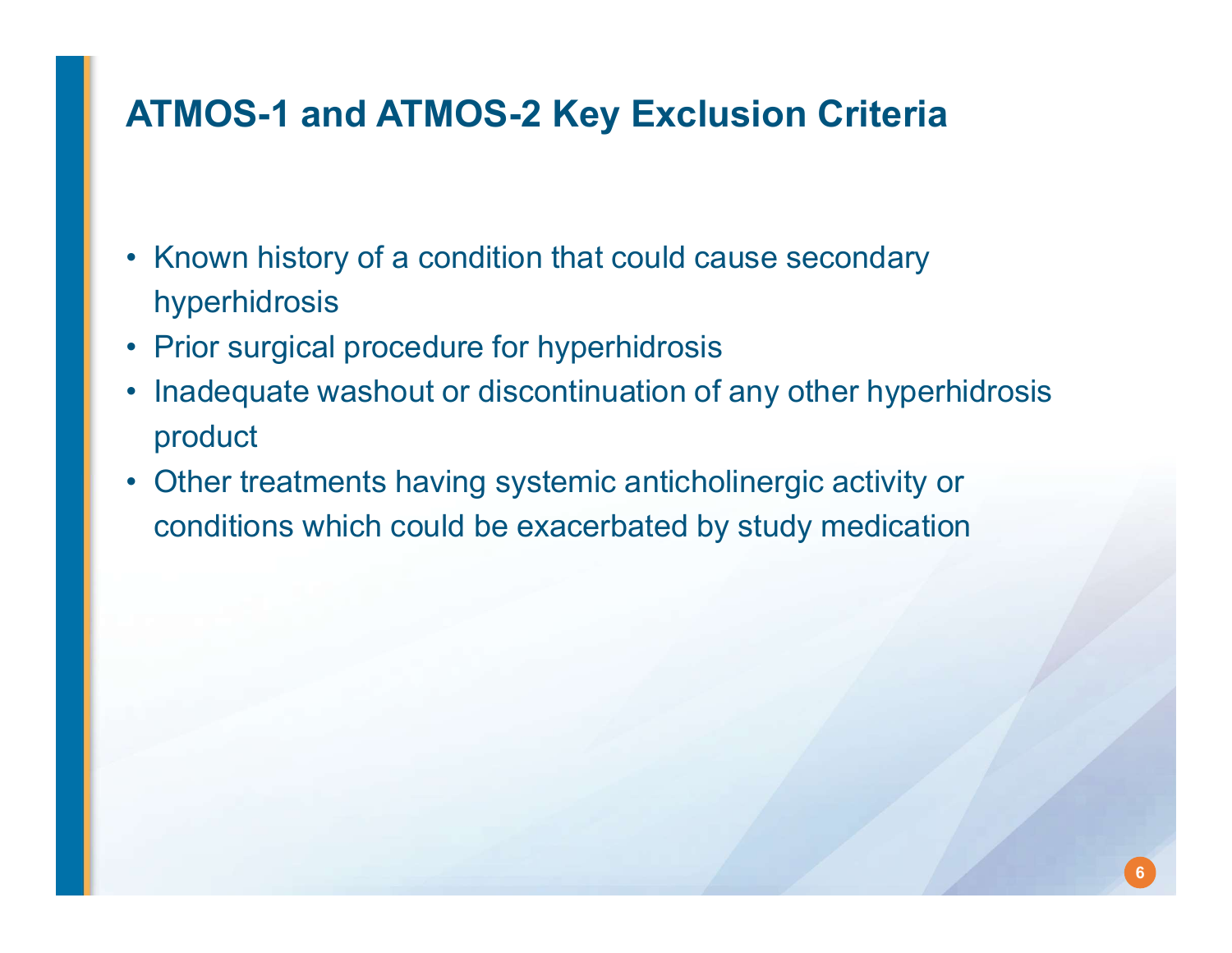# ATMOS-1 and ATMOS-2 Patient Disposition



7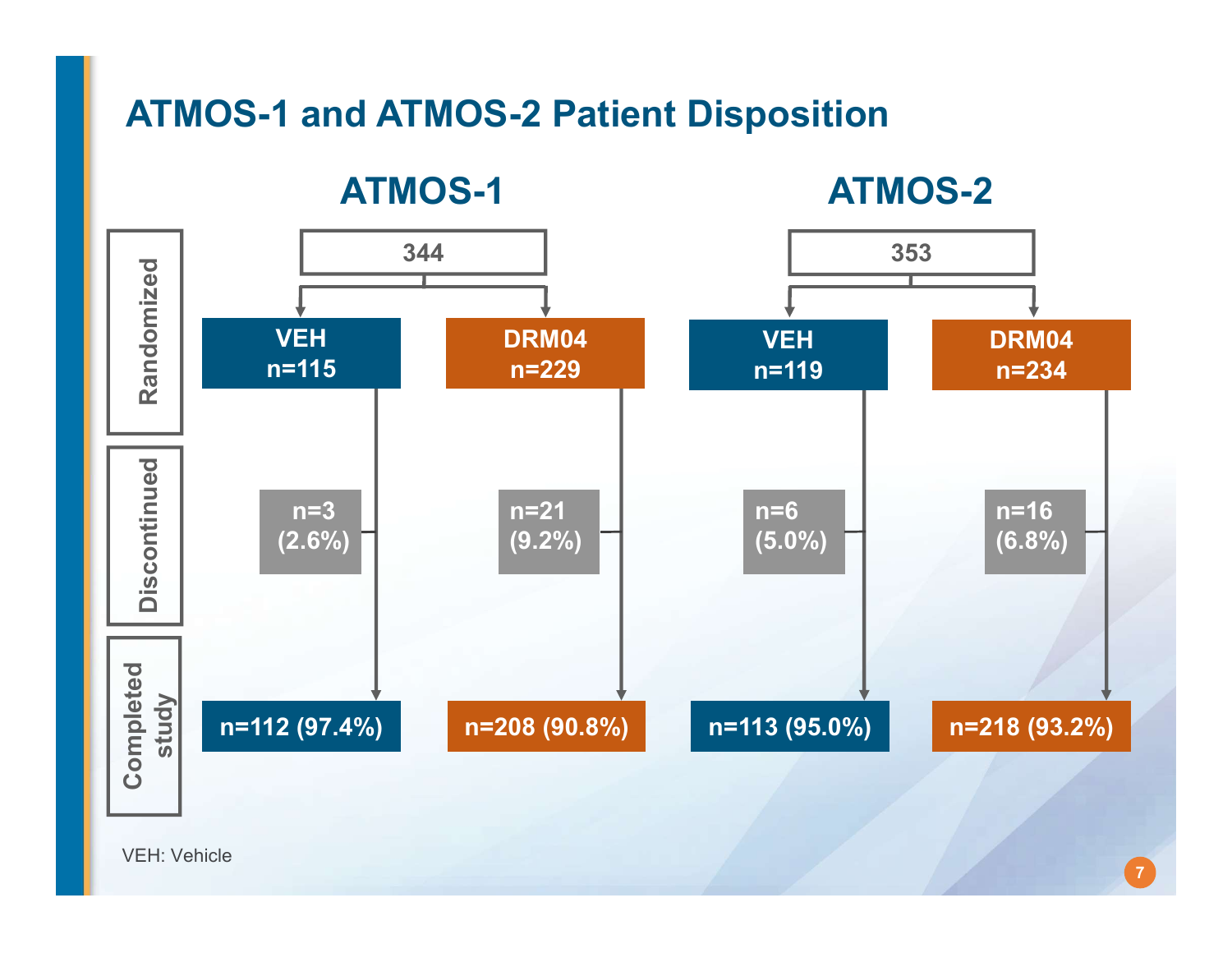# ATMOS-1 and ATMOS-2 Baseline Characteristics

| <b>ATMOS-1 and ATMOS-2 Baseline Characteristics</b> |                         |                  |                         |                    |  |
|-----------------------------------------------------|-------------------------|------------------|-------------------------|--------------------|--|
|                                                     | <b>ATMOS-1</b>          |                  | <b>ATMOS-2</b>          |                    |  |
|                                                     | <b>VEH</b><br>$(n=115)$ | DRM04<br>(n=229) | <b>VEH</b><br>$(n=119)$ | DRM04<br>$(n=234)$ |  |
| <b>Patient demographics</b>                         |                         |                  |                         |                    |  |
| Age, mean (SD) years                                | 34.0(13.2)              | 32.1(11.2)       | 32.8(11.2)              | 32.6(10.9)         |  |
| Sex, n (%) male                                     | 55 (47.8)               | 99 (43.2)        | 59 (49.6)               | 113(48.3)          |  |
| Race, n (%) white                                   | 94 (81.7)               | 182 (79.5)       | 102 (85.7)              | 192 (82.1)         |  |
| BMI, mean (SD) kg/m <sup>2</sup>                    | 27.2(4.9)               | 27.6(5.8)        | 28.4(5.5)               | 27.3(5.0)          |  |
| <b>Disease characteristics</b>                      |                         |                  |                         |                    |  |
| <b>Sweat production,</b><br>mean (SD), mg/5 min     | 170.3 (164.2)           | 182.9 (266.9)    | 181.9 (160.1)           | 162.3 (149.5)      |  |
| ASDD, mean (SD)                                     | 7.1(1.7)                | 7.3(1.6)         | 7.2(1.6)                | 7.3(1.6)           |  |
| HDSS $3, n\%$                                       | 84 (73.0)               | 133 (58.1)       | 71 (59.7)               | 144(61.5)          |  |
| HDSS 4, $n\frac{9}{6}$                              | 31(27.0)                | 96 (41.9)        | 47 (39.5)               | 90(38.5)           |  |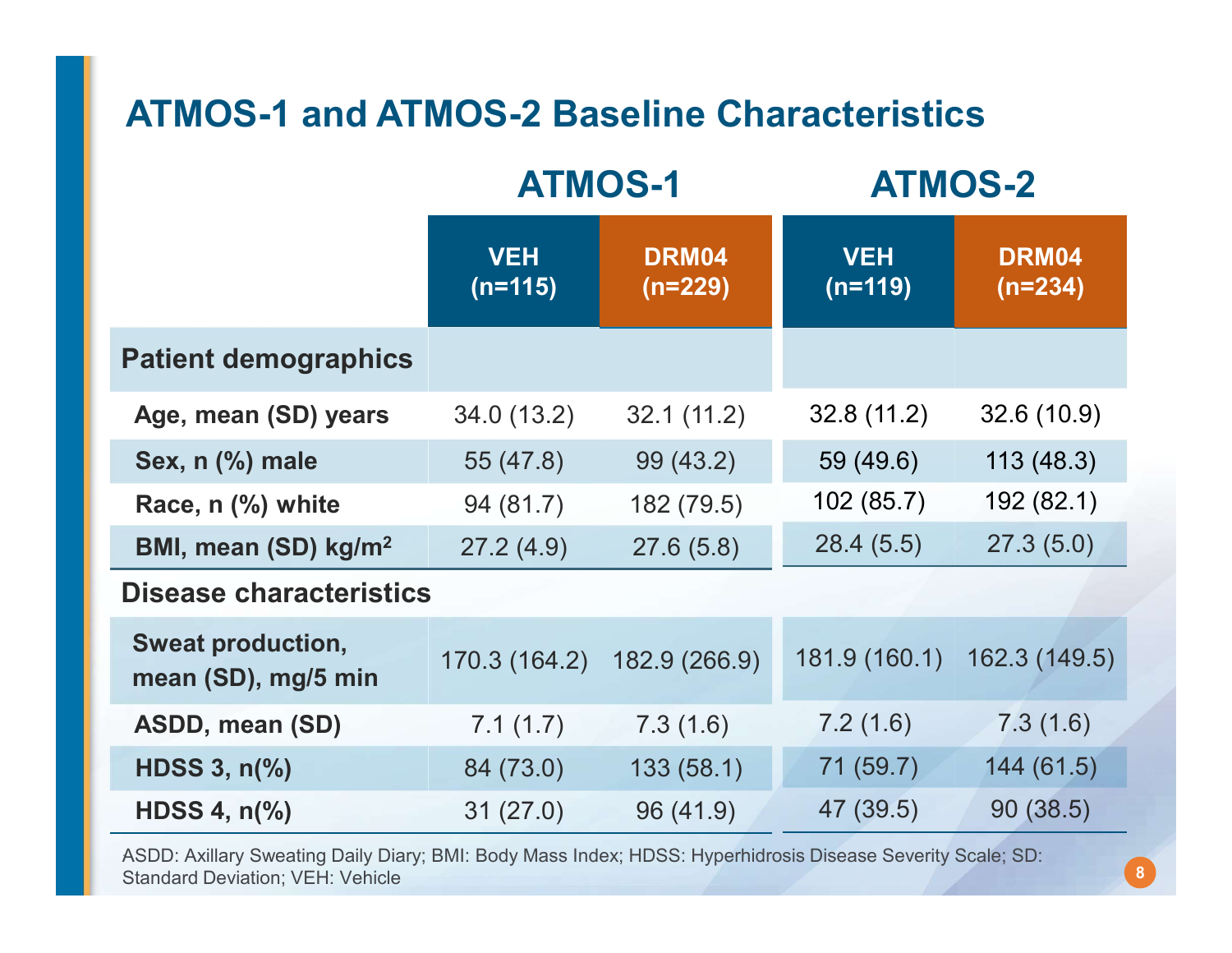#### ASDD Response Rate (≥4-point Improvement) at Week 4 Primary Endpoint

ATMOS-1 ATMOS-2



ITT population; MCMC multiple imputation; p-value calculated DRM04 vs vehicle using Cochran-Mantel-Haenszel

9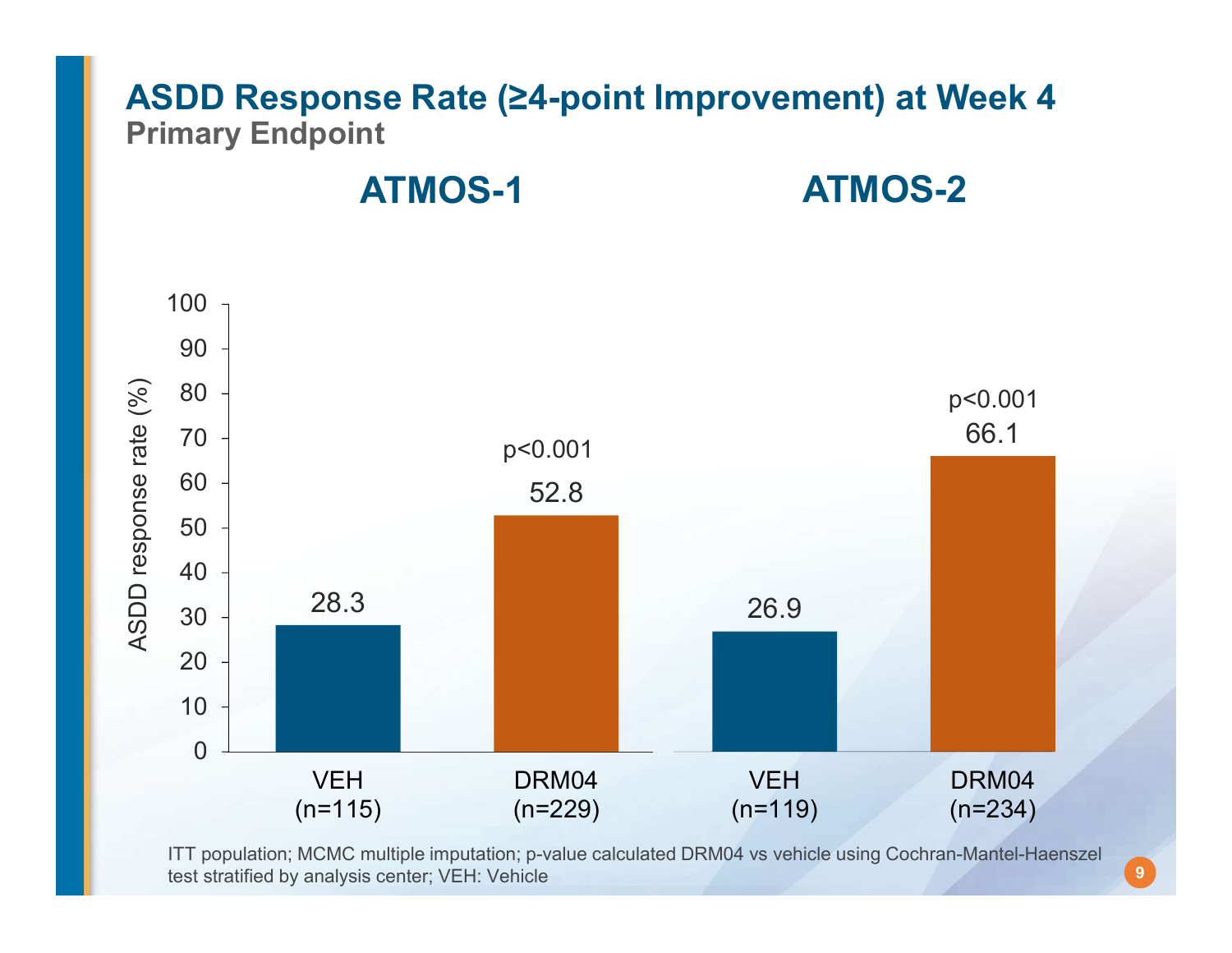#### Absolute Change in Sweat Production at Week 4 Primary Endpoint



ITT population; MCMC multiple imputation; p-value calculated DRM04 vs vehicle using ANCOVA model with factors ATMOS-1 analysis based on rank transformed data; VEH: Vehicle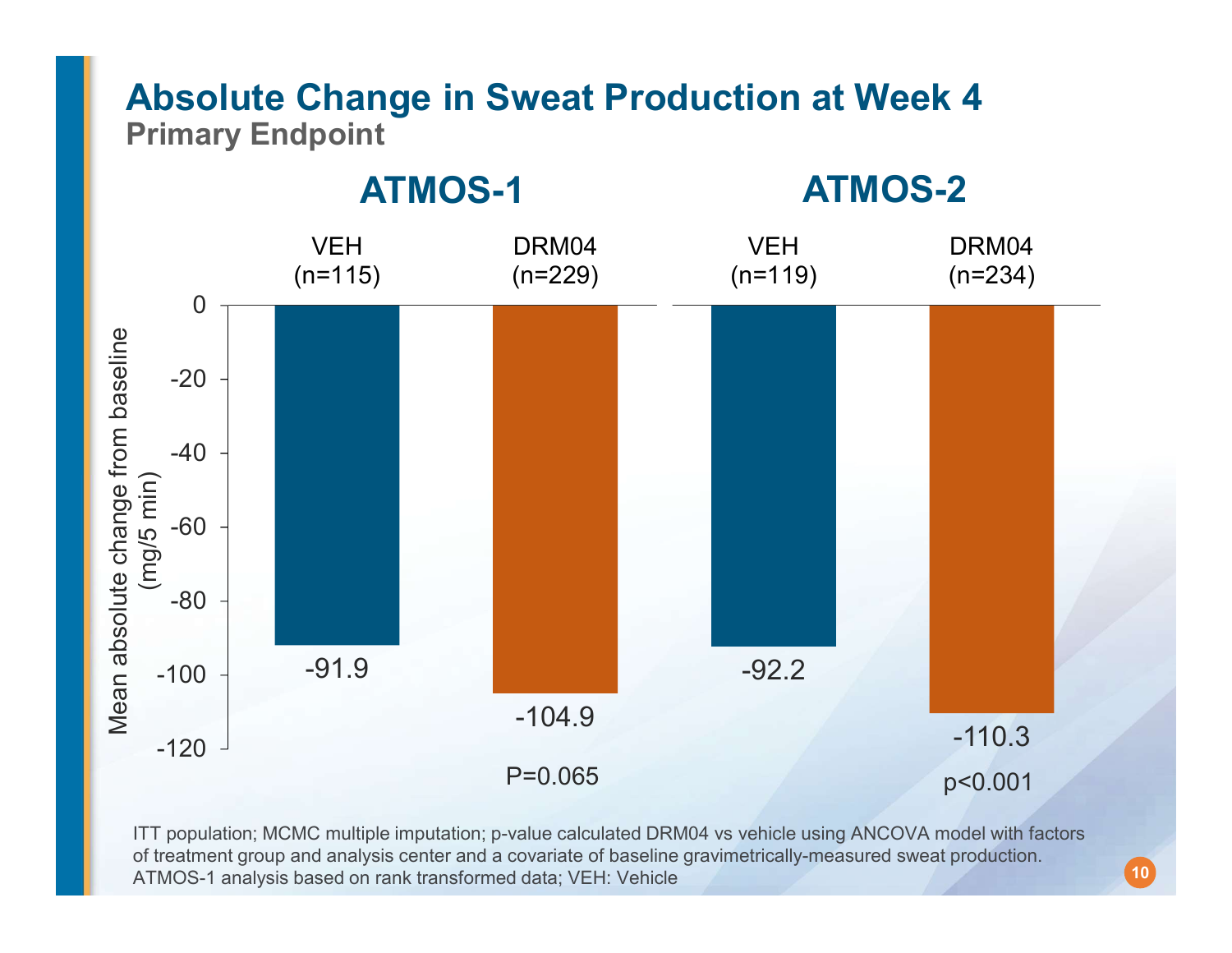# Absolute Change in Sweat Production at Week 4

ATMOS-1 sensitivity analysis

ATMOS-1



- As outlined in the pre-specified **luction at Week 4<br>• As outlined in the pre-specified<br>statistical analysis plan, a<br>sensitivity analysis was** statistical analysis plan, a sensitivity analysis was conducted that led to the exclusion of an analysis center with extreme outlier data for the gravimetric measurement of sweat. • As outlined in the pre-specified<br>statistical analysis plan, a<br>sensitivity analysis was<br>conducted that led to the<br>exclusion of an analysis center<br>with extreme outlier data for the<br>gravimetric measurement of<br>sweat.<br>• The e Fractivity analysis was<br>
inducted that led to the<br>
clusion of an analysis center<br>
th extreme outlier data for the<br>
avimetric measurement of<br>
veat.<br>
ne excluded analysis center<br>
insisted of 14 patients:<br>
• 9 DRM04 3.75%<br>
• inducted that led to the<br>
clusion of an analysis center<br>
th extreme outlier data for the<br>
avimetric measurement of<br>
veat.<br>
ne excluded analysis center<br>
msisted of 14 patients:<br>
• 9 DRM04 3.75%<br>
• 5 vehicle only<br>
• For thi
- consisted of 14 patients:

11

- p=0.001 9 DRM04 3.75%
	-

ITT population excluding analysis center with extreme outlier data; MCMC multiple imputation; p-value covariate of baseline gravimetrically-measured sweat production; VEH: Vehicle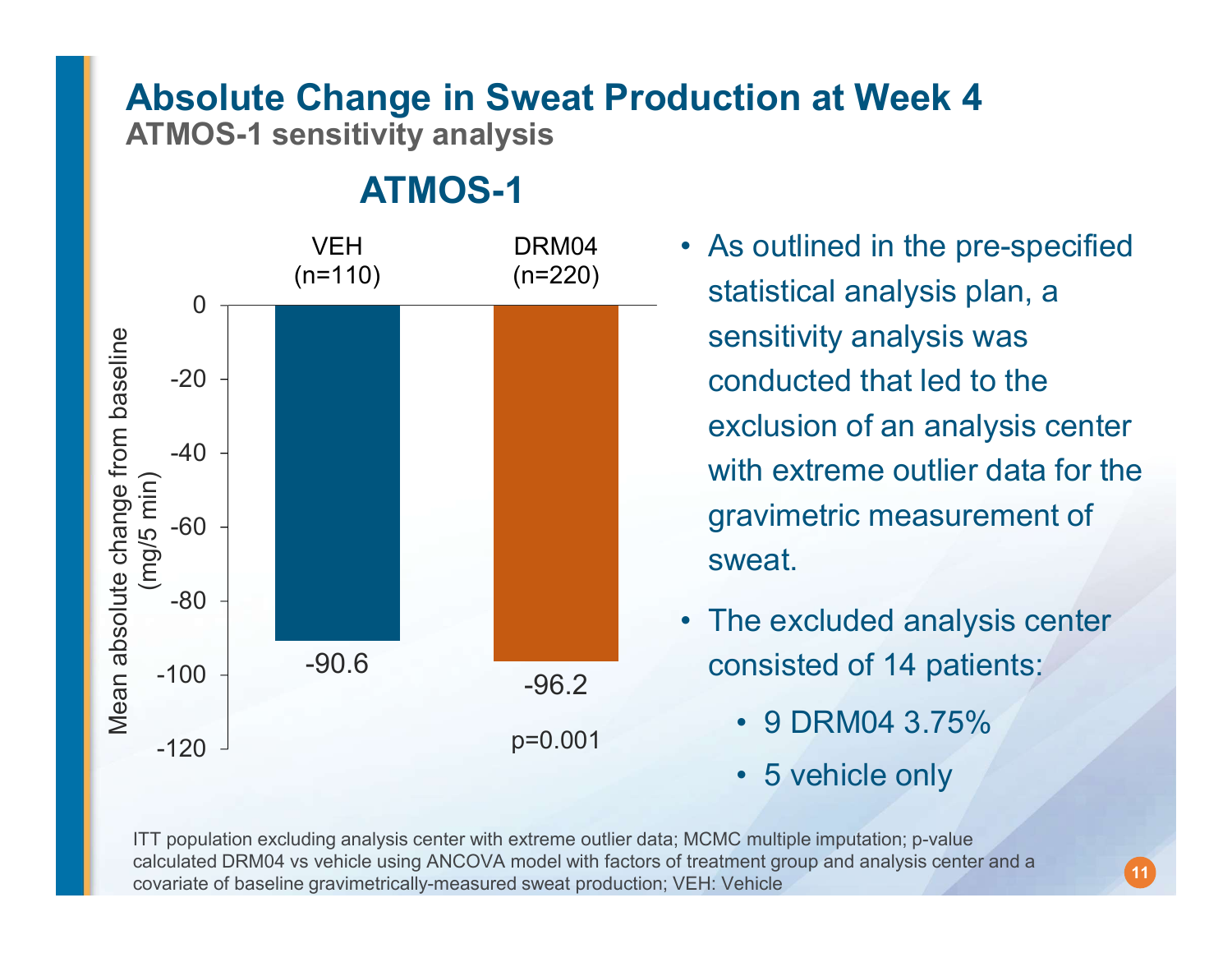# Change in DLQI from Baseline at Week 4

Other pre-specified efficacy endpoint



ITT population; no imputation for missing data; p-value calculated DRM04 vs vehicle using ANCOVA model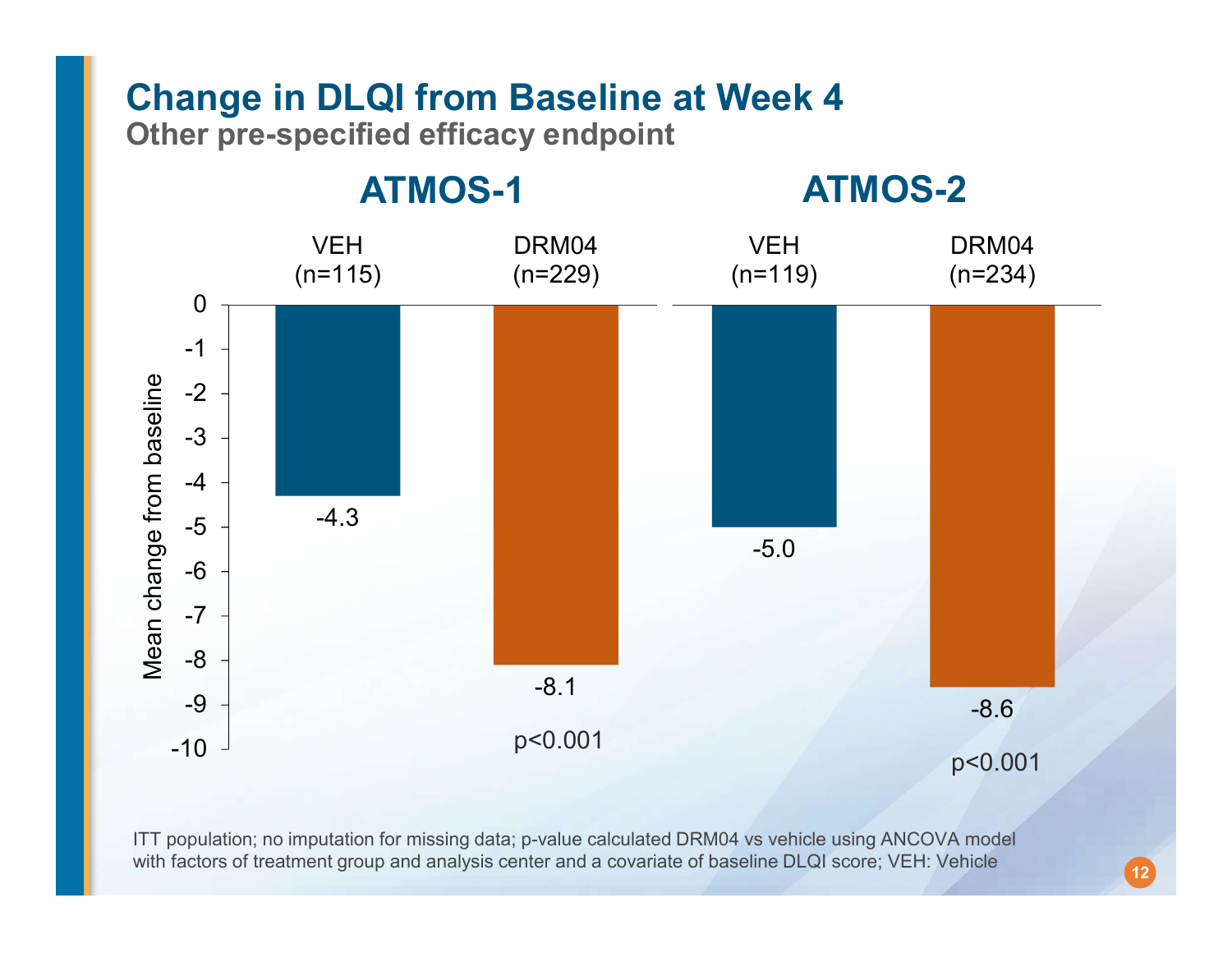#### ATMOS-1 and ATMOS-2 Adverse Events to Week 4 **Summary**

| <b>ATMOS-1 and ATMOS-2 Adverse Events to Week 4</b><br><b>Summary</b> |                         |                    |                         |                    |  |  |
|-----------------------------------------------------------------------|-------------------------|--------------------|-------------------------|--------------------|--|--|
|                                                                       | <b>ATMOS-1</b>          |                    | <b>ATMOS-2</b>          |                    |  |  |
|                                                                       | <b>VEH</b><br>$(n=114)$ | DRM04<br>$(n=227)$ | <b>VEH</b><br>$(n=118)$ | DRM04<br>$(n=232)$ |  |  |
| Any TEAE, n(%)                                                        | 33(28.9)                | 123(54.2)          | 42 (35.6)               | 134(57.8)          |  |  |
| <b>Drug-related TEAE</b>                                              | 18(15.8)                | 77 (33.9)          | 20(16.9)                | 102(44.0)          |  |  |
| <b>TEAE by intensity</b>                                              |                         |                    |                         |                    |  |  |
| <b>Mild</b>                                                           | 22(19.3)                | 79 (34.8)          | 31(26.3)                | 91(39.2)           |  |  |
| Moderate                                                              | 11(9.6)                 | 43 (18.9)          | 11(9.3)                 | 40 (17.2)          |  |  |
| <b>Severe</b>                                                         | $\theta$                | 1(0.4)             | $\boldsymbol{0}$        | 3(1.3)             |  |  |
| <b>Discontinuations due to</b><br><b>TEAE</b>                         | 1(0.9)                  | 8(3.5)             | $\overline{0}$          | 9(3.9)             |  |  |
| <b>Serious TEAE</b>                                                   | $\theta$                | 1(0.4)             | $\boldsymbol{0}$        | $1*(0.4)$          |  |  |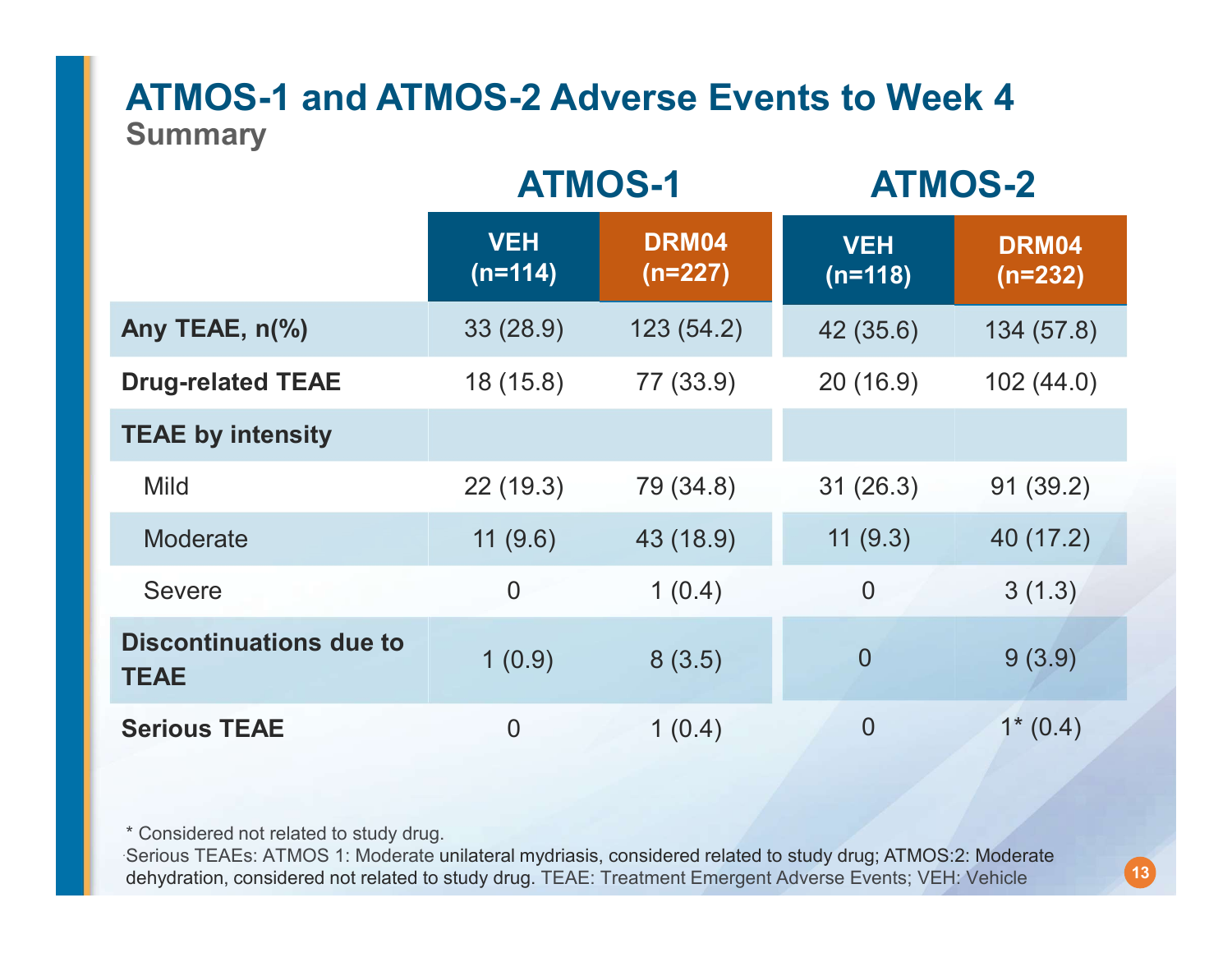# ATMOS-1 and ATMOS-2 Adverse Events to Week 4

|  |  | <b>ATMOS-2</b> |
|--|--|----------------|
|--|--|----------------|

|                                                       |                         | <b>Anticholinergic Related TEAE reported in &gt;2% patients</b><br><b>ATMOS-1</b> | <b>ATMOS-1 and ATMOS-2 Adverse Events to Week 4</b><br><b>ATMOS-2</b> |                    |
|-------------------------------------------------------|-------------------------|-----------------------------------------------------------------------------------|-----------------------------------------------------------------------|--------------------|
|                                                       | <b>VEH</b><br>$(n=114)$ | DRM04<br>(n=227)                                                                  | <b>VEH</b><br>$(n=118)$                                               | DRM04<br>$(n=232)$ |
| Any TEAE, n(%)                                        | 33(28.9)                | 123(54.2)                                                                         | 42 (35.6)                                                             | 134(57.8)          |
| Anticholinergic Related TEAE reported in >2% patients |                         |                                                                                   |                                                                       |                    |
| Dry mouth                                             | 4(3.5)                  | 43 (18.9)                                                                         | 9(7.6)                                                                | 68 (29.3)          |
| <b>Mydriasis</b>                                      | $\overline{0}$          | 15(6.6)                                                                           | $\overline{0}$                                                        | 16(6.9)            |
| Urinary hesitation                                    | $\theta$                | 5(2.2)                                                                            | $\theta$                                                              | 11 $(4.7)$         |
| Dry eye                                               | $\overline{0}$          | 2(0.9)                                                                            | 1(0.8)                                                                | 9(3.9)             |
| <b>Vision blurred</b>                                 | $\overline{0}$          | 8(3.5)                                                                            | $\theta$                                                              | 8(3.4)             |
| <b>Nasal dryness</b>                                  | 1(0.9)                  | 5(2.2)                                                                            | $\theta$                                                              | 7(3.0)             |
| Constipation                                          | $\overline{0}$          | 4(1.8)                                                                            | $\theta$                                                              | 5(2.2)             |
| Urinary retention                                     | $\theta$                | 1(0.4)                                                                            | $\theta$                                                              | 6(2.6)             |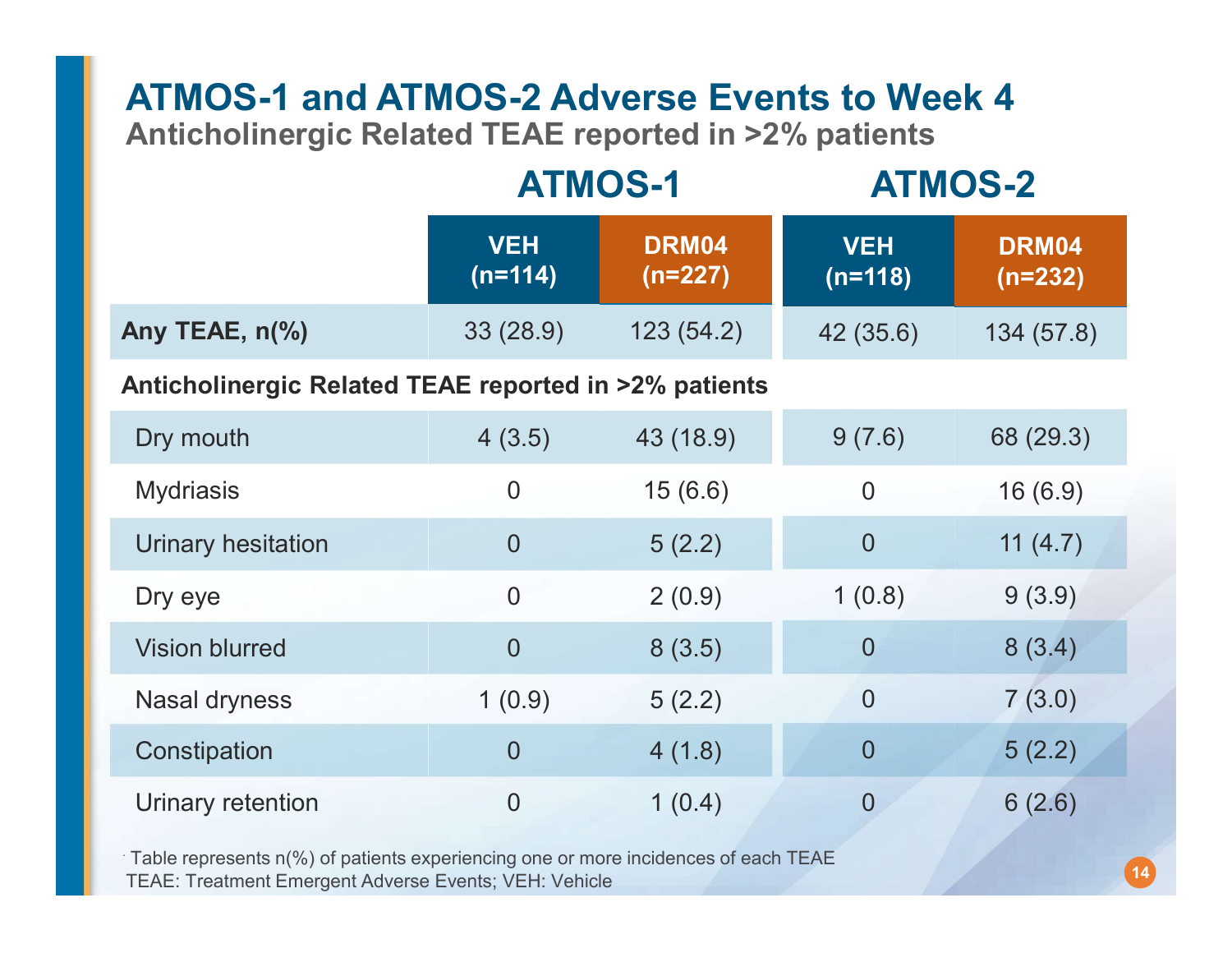# **Conclusions**

- **Conclusions<br>• Topically applied DRM04 demonstrated clinically<br>meaningful improvements in disease severity and<br>reductions in sweat production** meaningful improvements in disease severity and reductions in sweat production. **Conclusions**<br>• Topically applied DRM04 demonstrated clinically<br>meaningful improvements in disease severity and<br>reductions in sweat production.<br>• A 4-week daily application of DRM04 was well-tolerated<br>in patients with prim
- in patients with primary axillary hyperhidrosis.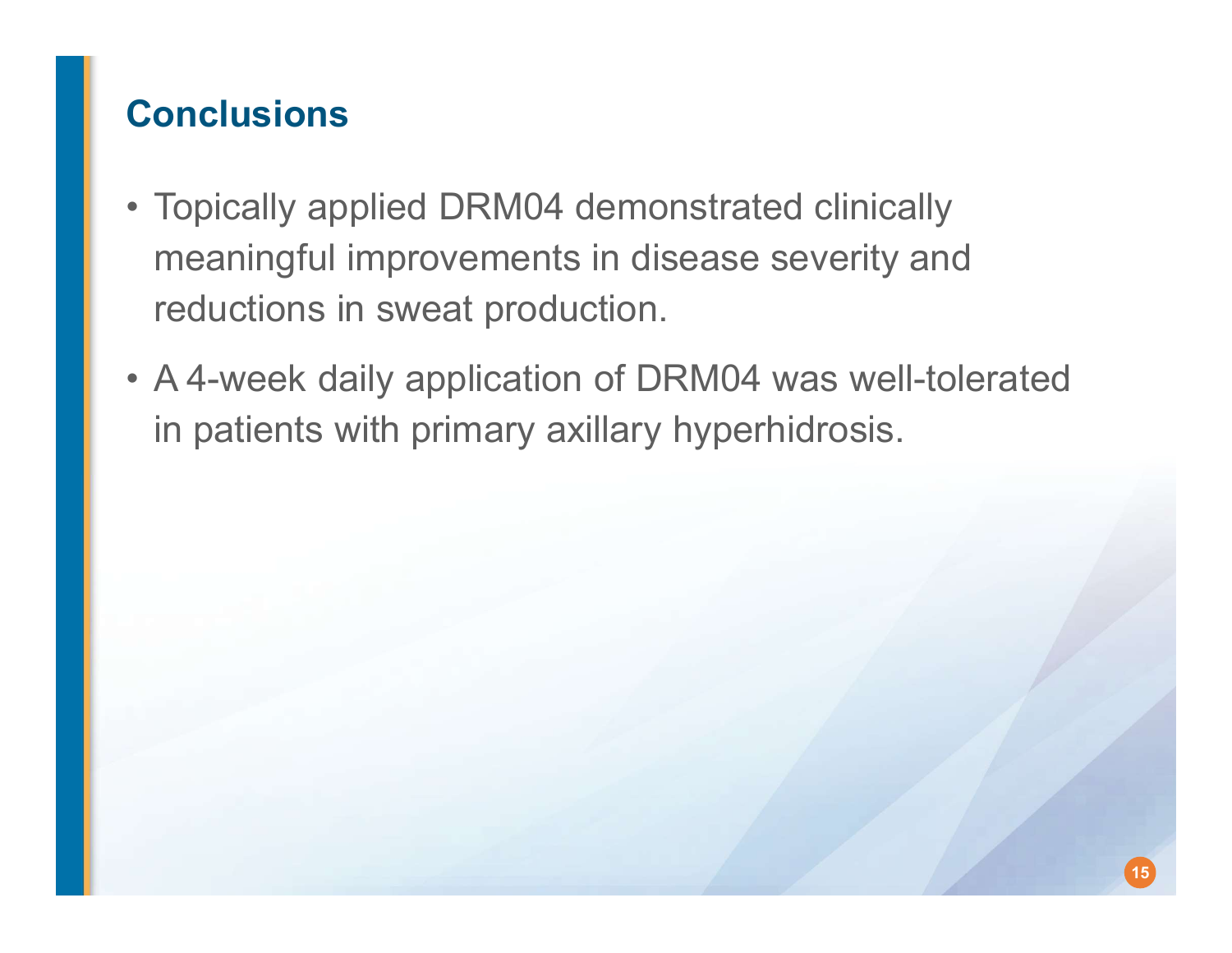# Acknowledgments

- 
- **Acknowledgments<br>• These studies are funded by Dermira, Inc.<br>• Editorial services for this presentation were provided** Acknowledgments<br>• These studies are funded by Dermira, Inc.<br>• Editorial services for this presentation were provided by Costello Medical<br>Consulting. Consulting.
- by Dermira, Inc.

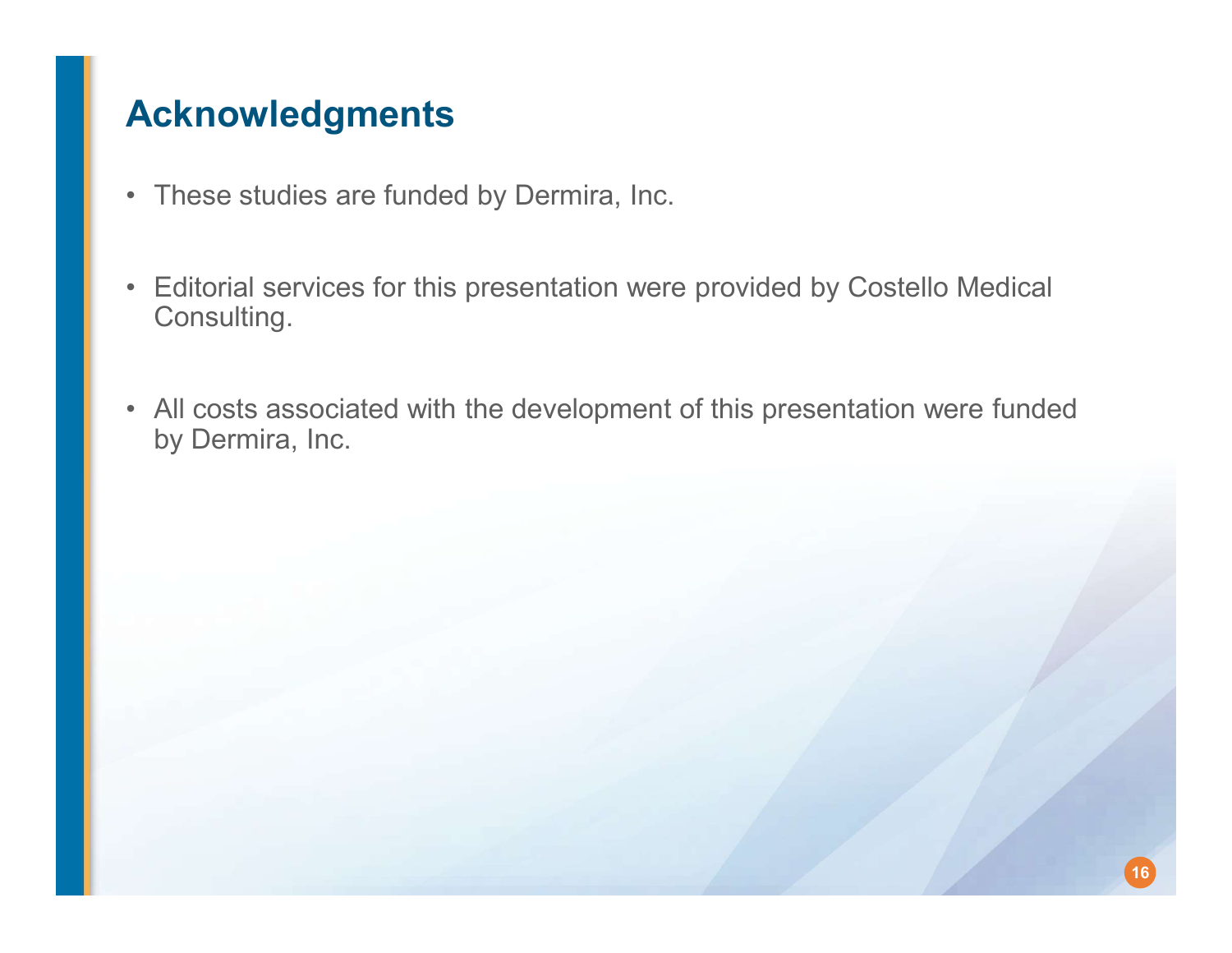# Back-up slides